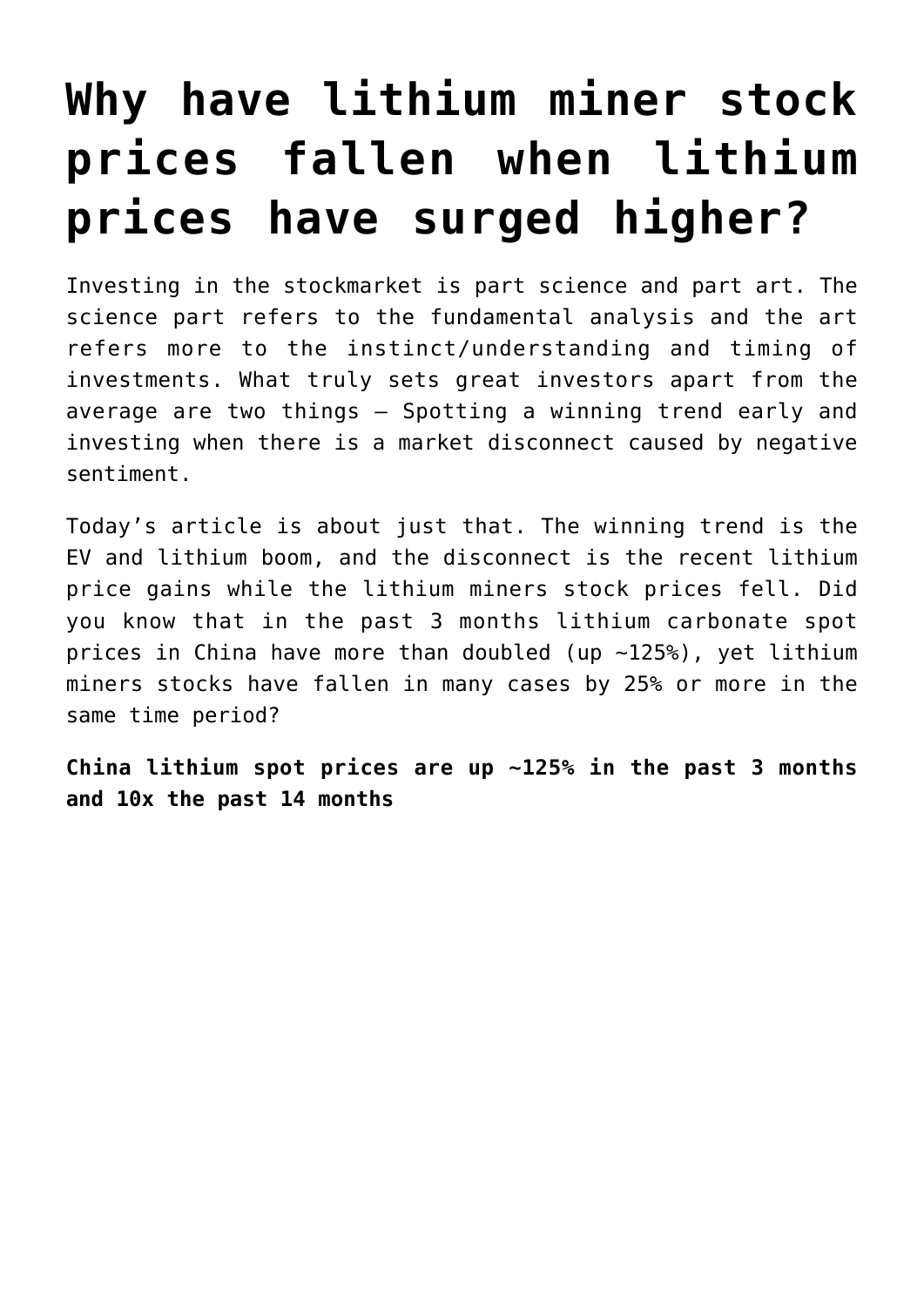

[Source](https://tradingeconomics.com/commodity/lithium): Trading Economics

The chart below shows the stock price falls of several lithium producers and one highly promising junior. In the past 3 months (as lithium prices more than doubled) Albemarle Corporation (NYSE: ALB) has fallen 32.40%, Livent Corporation (NYSE: LTHM) has fallen 28.43%, SQM (NYSE: SQM) is down 6.20%, Ganfeng Lithium (HK: 1772) is down 9.53%, and Lithium South Development Corp. (TSXV: LIS) is down 35.35%.

**Leading lithium miners' stock prices the past 3 months have fallen significantly**

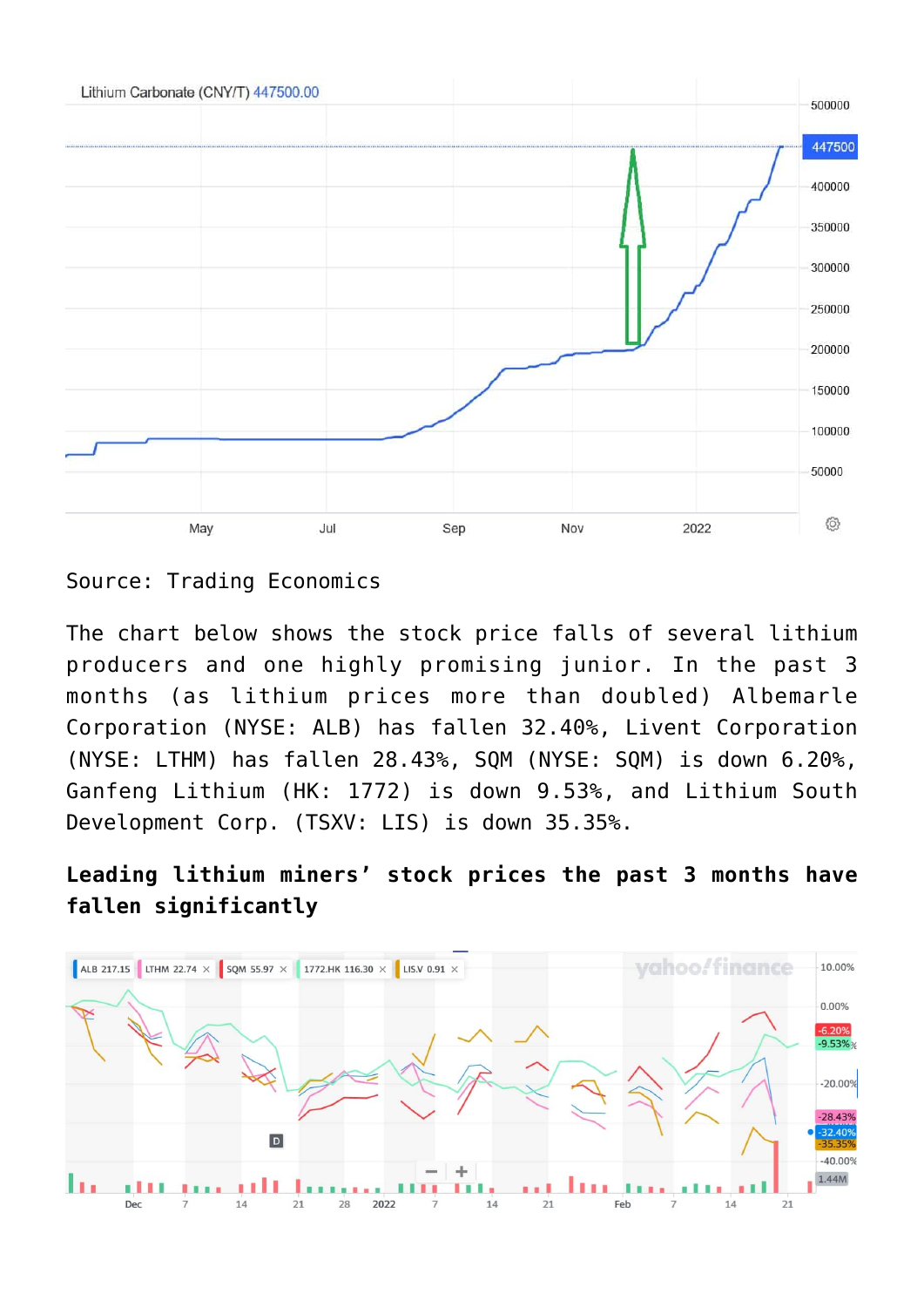## Source: [Yahoo Finance](https://finance.yahoo.com/chart/ALB#eyJpbnRlcnZhbCI6ImRheSIsInBlcmlvZGljaXR5IjoxLCJ0aW1lVW5pdCI6bnVsbCwiY2FuZGxlV2lkdGgiOjE1LjE1MTUxNTE1MTUxNTE1MiwiZmxpcHBlZCI6ZmFsc2UsInZvbHVtZVVuZGVybGF5Ijp0cnVlLCJhZGoiOnRydWUsImNyb3NzaGFpciI6dHJ1ZSwiY2hhcnRUeXBlIjoibGluZSIsImV4dGVuZGVkIjpmYWxzZSwibWFya2V0U2Vzc2lvbnMiOnt9LCJhZ2dyZWdhdGlvblR5cGUiOiJvaGxjIiwiY2hhcnRTY2FsZSI6InBlcmNlbnQiLCJzdHVkaWVzIjp7IuKAjHZvbCB1bmRy4oCMIjp7InR5cGUiOiJ2b2wgdW5kciIsImlucHV0cyI6eyJpZCI6IuKAjHZvbCB1bmRy4oCMIiwiZGlzcGxheSI6IuKAjHZvbCB1bmRy4oCMIn0sIm91dHB1dHMiOnsiVXAgVm9sdW1lIjoiIzAwYjA2MSIsIkRvd24gVm9sdW1lIjoiI2ZmMzMzYSJ9LCJwYW5lbCI6ImNoYXJ0IiwicGFyYW1ldGVycyI6eyJ3aWR0aEZhY3RvciI6MC40NSwiY2hhcnROYW1lIjoiY2hhcnQifX19LCJwYW5lbHMiOnsiY2hhcnQiOnsicGVyY2VudCI6MSwiZGlzcGxheSI6IkFMQiIsImNoYXJ0TmFtZSI6ImNoYXJ0IiwiaW5kZXgiOjAsInlBeGlzIjp7Im5hbWUiOiJjaGFydCIsInBvc2l0aW9uIjpudWxsfSwieWF4aXNMSFMiOltdLCJ5YXhpc1JIUyI6WyJjaGFydCIsIuKAjHZvbCB1bmRy4oCMIl19fSwic2V0U3BhbiI6eyJtdWx0aXBsaWVyIjozLCJiYXNlIjoibW9udGgiLCJwZXJpb2RpY2l0eSI6eyJwZXJpb2QiOjEsImludGVydmFsIjoiZGF5In19LCJsaW5lV2lkdGgiOjIsInN0cmlwZWRCYWNrZ3JvdW5kIjp0cnVlLCJldmVudHMiOnRydWUsImNvbG9yIjoiIzAwODFmMiIsInN0cmlwZWRCYWNrZ3JvdWQiOnRydWUsImV2ZW50TWFwIjp7ImNvcnBvcmF0ZSI6eyJkaXZzIjp0cnVlLCJzcGxpdHMiOnRydWV9LCJzaWdEZXYiOnt9fSwiY3VzdG9tUmFuZ2UiOm51bGwsInN5bWJvbHMiOlt7InN5bWJvbCI6IkFMQiIsInN5bWJvbE9iamVjdCI6eyJzeW1ib2wiOiJBTEIiLCJxdW90ZVR5cGUiOiJFUVVJVFkiLCJleGNoYW5nZVRpbWVab25lIjoiQW1lcmljYS9OZXdfWW9yayJ9LCJwZXJpb2RpY2l0eSI6MSwiaW50ZXJ2YWwiOiJkYXkiLCJ0aW1lVW5pdCI6bnVsbCwic2V0U3BhbiI6eyJtdWx0aXBsaWVyIjozLCJiYXNlIjoibW9udGgiLCJwZXJpb2RpY2l0eSI6eyJwZXJpb2QiOjEsImludGVydmFsIjoiZGF5In19fSx7InN5bWJvbCI6IkxUSE0iLCJzeW1ib2xPYmplY3QiOnsic3ltYm9sIjoiTFRITSJ9LCJwZXJpb2RpY2l0eSI6MSwiaW50ZXJ2YWwiOiJkYXkiLCJ0aW1lVW5pdCI6bnVsbCwic2V0U3BhbiI6eyJtdWx0aXBsaWVyIjozLCJiYXNlIjoibW9udGgiLCJwZXJpb2RpY2l0eSI6eyJwZXJpb2QiOjEsImludGVydmFsIjoiZGF5In19LCJpZCI6IkxUSE0iLCJwYXJhbWV0ZXJzIjp7ImNvbG9yIjoiI2ZmODBjNSIsIndpZHRoIjoyLCJpc0NvbXBhcmlzb24iOnRydWUsInNoYXJlWUF4aXMiOnRydWUsImNoYXJ0TmFtZSI6ImNoYXJ0Iiwic3ltYm9sT2JqZWN0Ijp7InN5bWJvbCI6IkxUSE0ifSwicGFuZWwiOiJjaGFydCIsImZpbGxHYXBzIjpmYWxzZSwiYWN0aW9uIjoiYWRkLXNlcmllcyIsInN5bWJvbCI6IkxUSE0iLCJnYXBEaXNwbGF5U3R5bGUiOiJ0cmFuc3BhcmVudCIsIm5hbWUiOiJMVEhNIiwib3ZlckNoYXJ0Ijp0cnVlLCJ1c2VDaGFydExlZ2VuZCI6dHJ1ZSwiaGVpZ2h0UGVyY2VudGFnZSI6MC43LCJvcGFjaXR5IjoxLCJoaWdobGlnaHRhYmxlIjp0cnVlLCJ0eXBlIjoibGluZSIsInN0eWxlIjoic3R4X2xpbmVfY2hhcnQiLCJoaWdobGlnaHQiOmZhbHNlfX0seyJzeW1ib2wiOiJTUU0iLCJzeW1ib2xPYmplY3QiOnsic3ltYm9sIjoiU1FNIn0sInBlcmlvZGljaXR5IjoxLCJpbnRlcnZhbCI6ImRheSIsInRpbWVVbml0IjpudWxsLCJzZXRTcGFuIjp7Im11bHRpcGxpZXIiOjMsImJhc2UiOiJtb250aCIsInBlcmlvZGljaXR5Ijp7InBlcmlvZCI6MSwiaW50ZXJ2YWwiOiJkYXkifX0sImlkIjoiU1FNIiwicGFyYW1ldGVycyI6eyJjb2xvciI6IiNmZjMzM2EiLCJ3aWR0aCI6MiwiaXNDb21wYXJpc29uIjp0cnVlLCJzaGFyZVlBeGlzIjp0cnVlLCJjaGFydE5hbWUiOiJjaGFydCIsInN5bWJvbE9iamVjdCI6eyJzeW1ib2wiOiJTUU0ifSwicGFuZWwiOiJjaGFydCIsImZpbGxHYXBzIjpmYWxzZSwiYWN0aW9uIjoiYWRkLXNlcmllcyIsInN5bWJvbCI6IlNRTSIsImdhcERpc3BsYXlTdHlsZSI6InRyYW5zcGFyZW50IiwibmFtZSI6IlNRTSIsIm92ZXJDaGFydCI6dHJ1ZSwidXNlQ2hhcnRMZWdlbmQiOnRydWUsImhlaWdodFBlcmNlbnRhZ2UiOjAuNywib3BhY2l0eSI6MSwiaGlnaGxpZ2h0YWJsZSI6dHJ1ZSwidHlwZSI6ImxpbmUiLCJzdHlsZSI6InN0eF9saW5lX2NoYXJ0IiwiaGlnaGxpZ2h0IjpmYWxzZX19LHsic3ltYm9sIjoiMTc3Mi5ISyIsInN5bWJvbE9iamVjdCI6eyJzeW1ib2wiOiIxNzcyLkhLIn0sInBlcmlvZGljaXR5IjoxLCJpbnRlcnZhbCI6ImRheSIsInRpbWVVbml0IjpudWxsLCJzZXRTcGFuIjp7Im11bHRpcGxpZXIiOjMsImJhc2UiOiJtb250aCIsInBlcmlvZGljaXR5Ijp7InBlcmlvZCI6MSwiaW50ZXJ2YWwiOiJkYXkifX0sImlkIjoiMTc3Mi5ISyIsInBhcmFtZXRlcnMiOnsiY29sb3IiOiIjNzlmNGJkIiwid2lkdGgiOjIsImlzQ29tcGFyaXNvbiI6dHJ1ZSwic2hhcmVZQXhpcyI6dHJ1ZSwiY2hhcnROYW1lIjoiY2hhcnQiLCJzeW1ib2xPYmplY3QiOnsic3ltYm9sIjoiMTc3Mi5ISyJ9LCJwYW5lbCI6ImNoYXJ0IiwiZmlsbEdhcHMiOmZhbHNlLCJhY3Rpb24iOiJhZGQtc2VyaWVzIiwic3ltYm9sIjoiMTc3Mi5ISyIsImdhcERpc3BsYXlTdHlsZSI6InRyYW5zcGFyZW50IiwibmFtZSI6IjE3NzIuSEsiLCJvdmVyQ2hhcnQiOnRydWUsInVzZUNoYXJ0TGVnZW5kIjp0cnVlLCJoZWlnaHRQZXJjZW50YWdlIjowLjcsIm9wYWNpdHkiOjEsImhpZ2hsaWdodGFibGUiOnRydWUsInR5cGUiOiJsaW5lIiwic3R5bGUiOiJzdHhfbGluZV9jaGFydCIsImhpZ2hsaWdodCI6ZmFsc2V9fSx7InN5bWJvbCI6IkxJUy5WIiwic3ltYm9sT2JqZWN0Ijp7InN5bWJvbCI6IkxJUy5WIn0sInBlcmlvZGljaXR5IjoxLCJpbnRlcnZhbCI6ImRheSIsInRpbWVVbml0IjpudWxsLCJzZXRTcGFuIjp7Im11bHRpcGxpZXIiOjMsImJhc2UiOiJtb250aCIsInBlcmlvZGljaXR5Ijp7InBlcmlvZCI6MSwiaW50ZXJ2YWwiOiJkYXkifX0sImlkIjoiTElTLlYiLCJwYXJhbWV0ZXJzIjp7ImNvbG9yIjoiI2UwOWMwMCIsIndpZHRoIjoyLCJpc0NvbXBhcmlzb24iOnRydWUsInNoYXJlWUF4aXMiOnRydWUsImNoYXJ0TmFtZSI6ImNoYXJ0Iiwic3ltYm9sT2JqZWN0Ijp7InN5bWJvbCI6IkxJUy5WIn0sInBhbmVsIjoiY2hhcnQiLCJmaWxsR2FwcyI6ZmFsc2UsImFjdGlvbiI6ImFkZC1zZXJpZXMiLCJzeW1ib2wiOiJMSVMuViIsImdhcERpc3BsYXlTdHlsZSI6InRyYW5zcGFyZW50IiwibmFtZSI6IkxJUy5WIiwib3ZlckNoYXJ0Ijp0cnVlLCJ1c2VDaGFydExlZ2VuZCI6dHJ1ZSwiaGVpZ2h0UGVyY2VudGFnZSI6MC43LCJvcGFjaXR5IjoxLCJoaWdobGlnaHRhYmxlIjp0cnVlLCJ0eXBlIjoibGluZSIsInN0eWxlIjoic3R4X2xpbmVfY2hhcnQiLCJoaWdobGlnaHQiOmZhbHNlfX1dfQ--)

## **Why have lithium miner stock prices fallen when lithium prices have surged higher?**

The answer as to why is as follows:

- Several lithium miners sell their lithium on contract prices which are yet to properly reflect the market spot price for lithium. As these contracts expire they will be replaced with much higher contract prices or spot prices.
- Macro events and market sentiment The general market has been selling off with the S&P500 down about 10% from its peak due to U.S. interest rates soon to rise and more recently the Russia-Ukraine crisis. Of course, this will pass and has almost zero impact on EV sales and/or lithium prices. In fact, current very high oil prices are helping EV sales. In my situation my new electric car costs me \$17 to drive 420kms compared to \$75 for my old gasoline car, that's about 4.5x less. Servicing costs are almost zero, with the main cost being tire replacements.

The recent disconnect between the more than doubling of lithium prices and lithium miners stock prices falling would only make sense if the sector was in trouble, yet EV sales are setting new records, up [108%](https://www.ev-volumes.com/) in 2021, and look set to grow well above 50% each year this decade. Lithium demand is forecast to grow [11x](https://www.mining.com/top-14-ubs-battery-metals-forecasts-after-vw-teardown/) this decade with most analysts forecasting growing lithium deficits. So we have a winning trend and a huge disconnect caused by macro factors (Russia-Ukraine conflict, rising US interest rates). Great investors can see this huge disconnect and will move now to profit from it.

Two popular ETFs that track the stocks of EVs, batteries, lithium and EV metal companies also tell a similar story,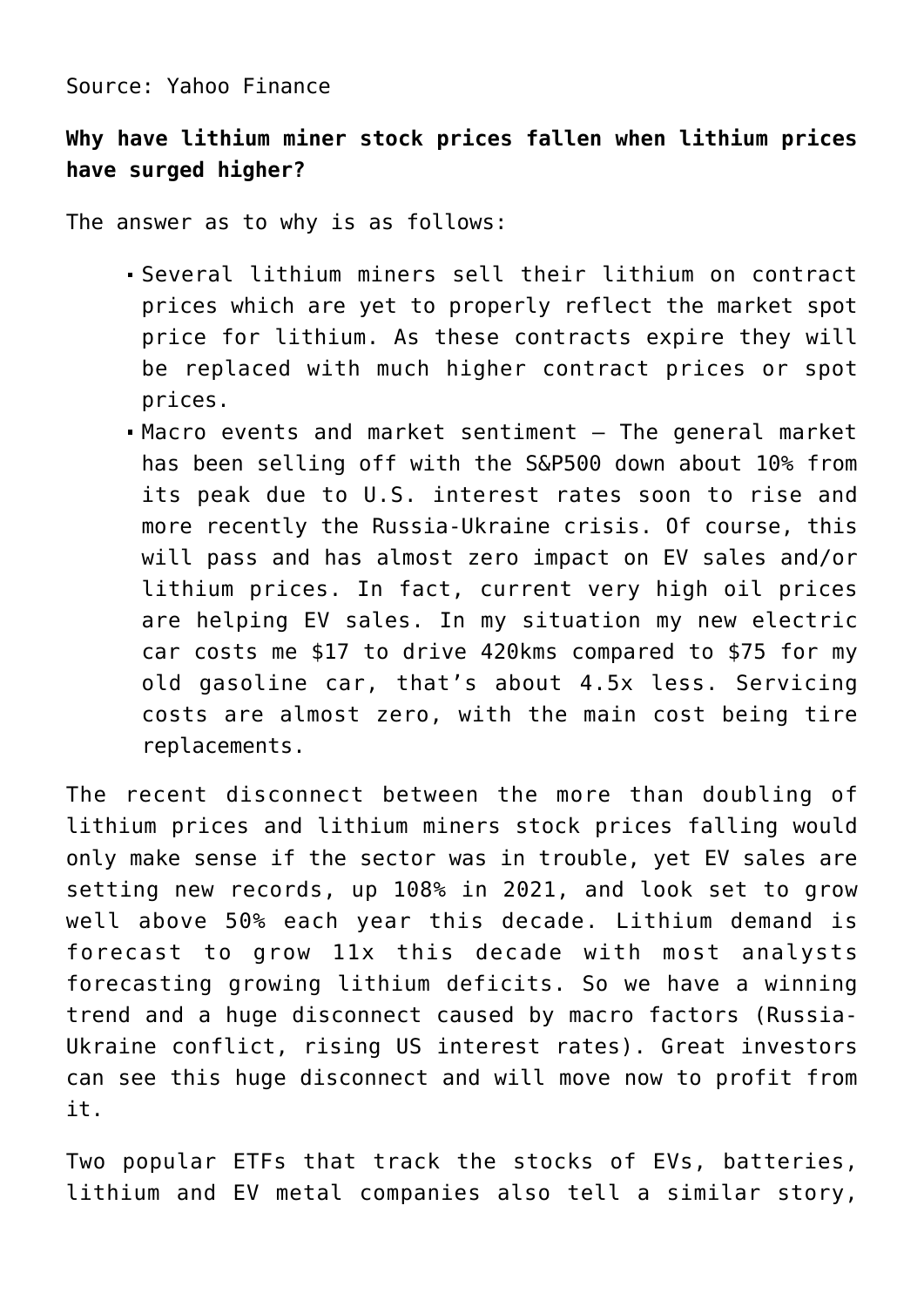having both fallen the past 3 months. The Global X Lithium & Battery Tech ETF (LIT) is now trading on a PE of just [26](https://www.globalxetfs.com/funds/lit/) and the Amplify Lithium & Battery Technology ETF (BATT) trades on a PE of only [21](https://ycharts.com/companies/BATT). Considering the sector's growth rate of well above 50%pa, this is plain crazy.

A final example could be Tesla (NASDAQ: TSLA). The stock is [down 26%](https://au.finance.yahoo.com/quote/TSLA/) over the past 3 months despite reporting its best ever results in Q4, 2021 and smashing the competition. Tesla had an outstanding 2021 [growing revenues 71% YoY](https://tesla-cdn.thron.com/static/WIIG2L_TSLA_Q4_2021_Update_O7MYNE.pdf?xseo=&response-content-disposition=inline%3Bfilename%3D%22tsla-q4-and-fy-2021-update.pdf%22) and GAAP earnings by 665% YoY. Total vehicle production grew 83% YoY. 2022 looks to be even better for Tesla with 2 new gigafactories set to open and production likely to grow from ~936,000 electric cars in 2021 to somewhere near 1.7 million in 2022. One more key factor highlighting global EV demand, Tesla has an estimated [1.3 million pre-orders](https://insideevs.com/news/549919/tesla-80-billion-cybertruck-reservations/) for their Cybertruck. In total Tesla's pre-orders are so high that they don't even accept orders for Model Y in many countries as they cannot meet demand for some years.

**Tesla's electric cars have huge waiting lists and well over 1.5 million pre-orders**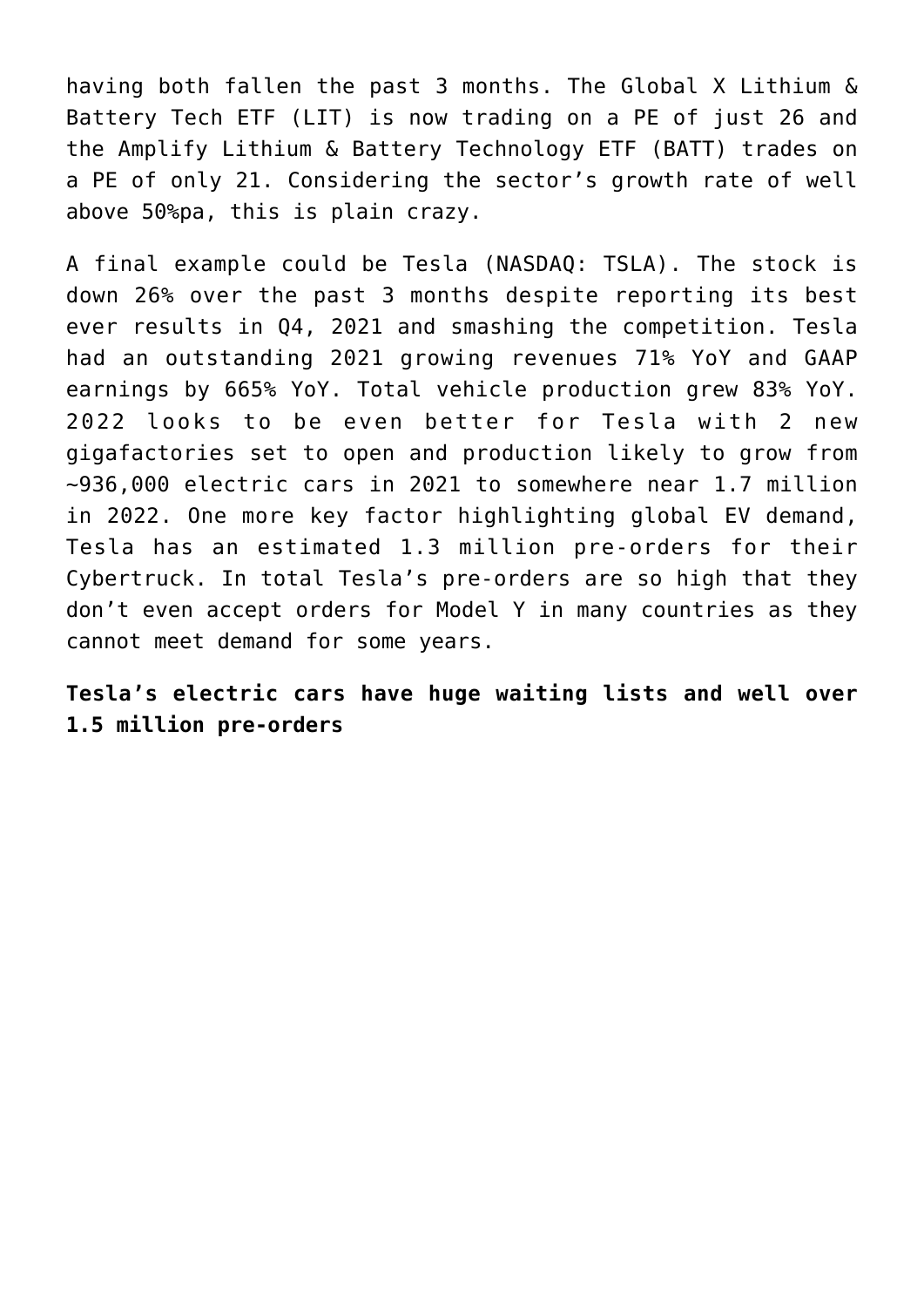

## **Closing remarks**

All forms of lithium prices (spodumene, Li hydroxide, Li carbonate) have been surging higher the past 14 months. In particular, the China lithium carbonate price has surged **125% higher** the past 3 months, while leading lithium miners and others fell between 6% and 35%. Albemarle, the leading lithium miner, has **fallen 32%** in the past 3 months. This is a huge disconnect, and frankly what great investors dream of. I will be topping up my positions in the EV companies and lithium